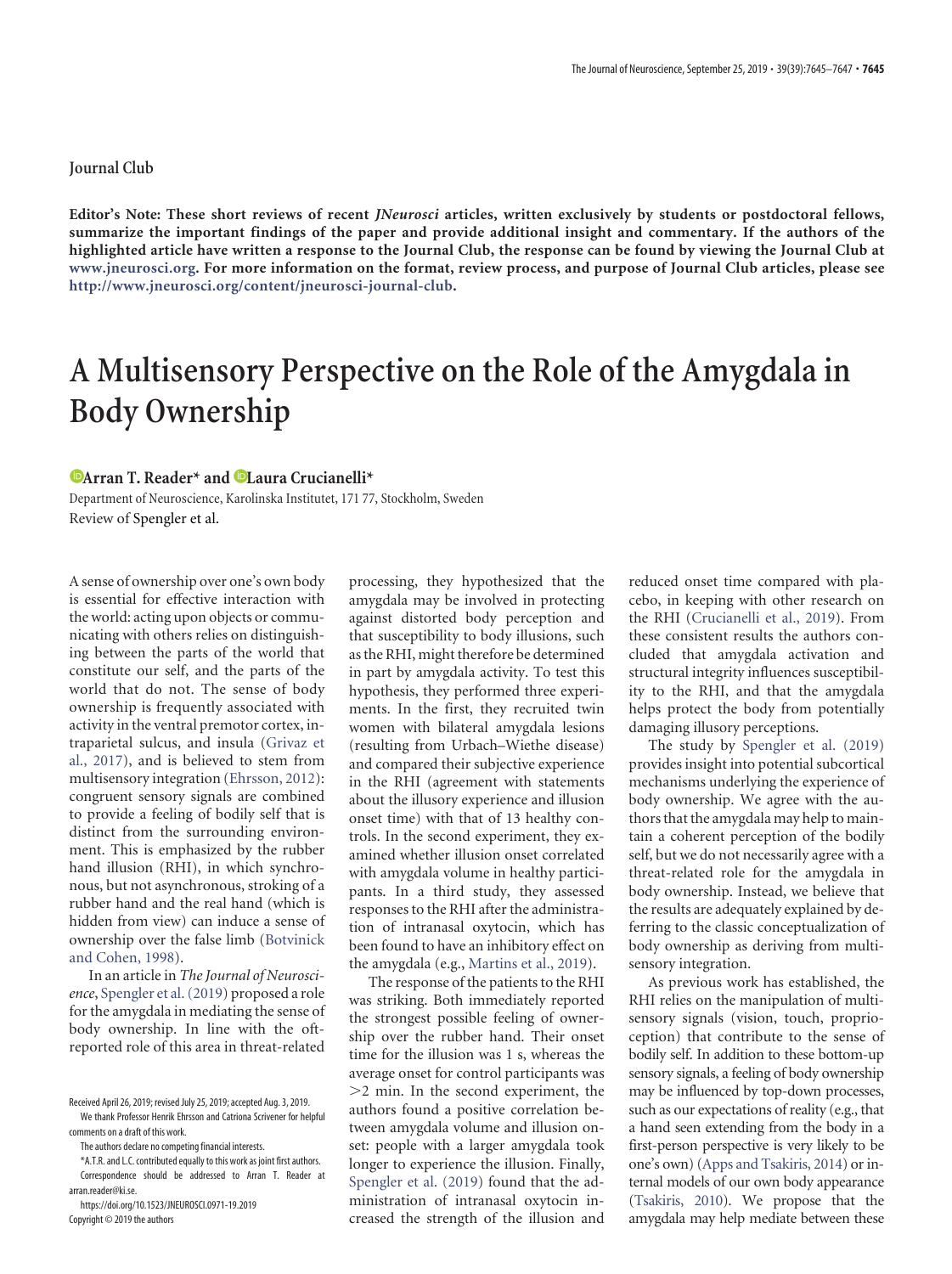bottom-up and top-down processes to support the conscious sense of bodily self.

The amygdala has an established role in multisensory integration [\(Ghazanfar](#page-1-5) [and Schroeder, 2006;](#page-1-5) [Van der Stoep et al.,](#page-2-3) [2019\)](#page-2-3), a process that is essential to ascertain whether different sensory inputs share a common source (e.g., a touch seen on a rubber hand and a touch felt on the real hand). Multisensory integration occurs in the amygdala even in contexts devoid of affective content [\(Morrow et al.,](#page-2-4) [2019\)](#page-2-4), and this integration is supported by reciprocal projections to primary sensory cortical areas [\(Janak and Tye, 2015\)](#page-2-5), by a large proportion of neurons responsive to two or more sensory inputs [\(Morrow et](#page-2-4) [al., 2019\)](#page-2-4), and by intrinsic connectivity between different unimodal subregions [\(Benarroch, 2015\)](#page-1-6). Importantly, the amygdala is sensitive to novel multisensory input [\(Ghazanfar and Schroeder, 2006\)](#page-1-5), which means it must also have access to information about previously experienced or expected sensory input. Notably, the amygdala is functionally connected to the posterior parietal cortex, where the established perception of the body, built up with experience, is putatively stored [\(Longo et al., 2010\)](#page-2-6). It is also functionally connected to the insula [\(Roy et al., 2009\)](#page-2-7), which is involved in bodily awareness [\(Grivaz et al., 2017\)](#page-1-0), and it projects onto the ventral premotor cortex [\(Ishida et al.,](#page-1-7) [2018;](#page-1-7) [Rizzo et al., 2018\)](#page-2-8), a region that has been associated with the experience of ownership over the false hand during the RHI [\(Guterstam et al., 2019\)](#page-1-8). Together, the functional and anatomical connectivity of the amygdala suggests that it is well situated for supporting these cortical areas that are commonly associated with the sense of body ownership. This may involve comparing established knowledge about the own body with ongoing sensory feedback about the body. If online sensory feedback conflicts with the stored representation of the body, as at the start of the RHI, it is plausible that one maintains a feeling of ownership over their real (hidden) hand since this is the source of established bodily experience. However, as the synchronous seen and felt touches continue, it becomes evident that they must share a common source: one's own body [\(Apps and Tsakiris, 2014\)](#page-1-4). If this occurs, then the feeling that the false limb is one's own can arise. According to this view, the amygdala may be part of a system that "gates" conscious bodily self-perception, limiting the influence of online sensory information about the body until it is strong enough to override experience.

Behavioral support for this hypothesis is found in the incredible speed with which the amygdala-lesioned patients reported the RHI [\(Spengler et al., 2019\)](#page-2-0). This might occur if their conscious perception immediately resolves to the most likely conclusion given everyday experience (that a hand viewed from the firstperson perspective is one's own), or if their internal body model is immediately disregarded in favor of the false hand. This is a plausible outcome if damage to the amygdala interferes with the ability to balance top-down information and bottom-up sensory signals. Indeed, damage to the amygdala or amygdala connectivity can also result in disorders of bodily self-awareness (e.g., [Jenkinson et al., 2013;](#page-2-9) [Pacella et al., 2019\)](#page-2-10). In healthy participants, increased amygdala activation was observed when incongruent multisensory information was presented during a RHI paradigm [\(Tsakiris et al., 2007\)](#page-2-11), further suggesting that the amygdala is sensitive to discrepancies between incoming sensory feedback and established sensory expectations regarding what constitutes the real body. Effects on the conscious experience of body ownership in healthy individuals can also be observed when amygdala activity is reduced with intranasal oxytocin, or when comparing RHI onset with amygdala volume, as reported by [Spengler et al. \(2019\)](#page-2-0). The greater the activity (or size) of the amygdala, the longer it takes to resolve conflict between topdown information and congruent multisensory information arising from the real and false hands because inconsistency between different sources of online sensory information can be more readily detected (e.g., the asynchronicity of seen and felt touches). This delays the establishment of a coherent percept of an owned limb.

Another possible interpretation of the results is that the amygdala is simply involved in multisensory integration during the RHI, rather than mediating between multisensory information and top-down processes. Indeed, the speed of illusion onset in the Urbach–Wiethe patients reported by [Spengler et al. \(2019\)](#page-2-0) could reflect an overriding influence of visual feedback on hand ownership (e.g., [Mar](#page-2-12)[tinaud et al., 2017\)](#page-2-12) in the absence of multisensory integration that normally occurs in the amygdala. Similarly, downregulation of the amygdala in healthy participants could speed the onset of the RHI by limiting the sensitivity of the amygdala to online multisensory conflict, placing greater weight on the more salient visual information rather than the conflicting

proprioceptive feedback. If this is the case, we might expect that decreased amygdala activity would result in the experience of ownership over the rubber hand, even if it was stroked asynchronously with the real one. Unfortunately, [Spengler et al. \(2019\)](#page-2-0) did not perform this classic control test for the RHI. However, other research suggests that intranasal oxytocin increases the strength of the RHI only when synchronous stroking is applied to the real and fake hands, not with asynchronous stroking or purely visual feedback [\(Crucianelli](#page-1-3) [et al., 2019\)](#page-1-3). As such, this interpretation seems less tenable.

In conclusion, we propose that the findings reported by [Spengler et al. \(2019\)](#page-2-0) may reflect a role for the amygdala in mediating top-down and bottom-up information for the purpose of maintaining a sense of body ownership. As emphasized by [Spengler et al. \(2019\)](#page-2-0), the amygdala is infrequently reported in neuroimaging studies of body ownership, which may be due to its small size. However, it is possible that cortical areas associated with body ownership are supported by subcortical areas, such as the amygdala, and we hope that further research will investigate the alternative hypotheses of amygdala function discussed here.

## **References**

- <span id="page-1-4"></span>Apps MA, Tsakiris M (2014) The free-energy self: a predictive coding account of self-recognition. Neurosci Biobehav Rev 41:85–97.
- <span id="page-1-6"></span>Benarroch EE (2015) The amygdala: functional organization and involvement in neurologic disorders. Neurology 84:313–324.
- <span id="page-1-2"></span>Botvinick M, Cohen J (1998) Rubber hands 'feel' touch that eyes see. Nature 391:756.
- <span id="page-1-3"></span>Crucianelli L, Paloyelis Y, Ricciardi L, Jenkinson PM, Fotopoulou A (2019) Embodied precision: intranasal oxytocin modulates multisensory integration. J Cogn Neurosci 31:592– 606.
- <span id="page-1-1"></span>Ehrsson HH (2012) The concept of body ownership and its relation to multisensory integration. In: The new handbook of multisensory processes (Stein BE, ed), pp 775–792. Cambridge, MA: MIT.
- <span id="page-1-5"></span>Ghazanfar AA, Schroeder CE (2006) Is neocortex essentially multisensory? Trends Cogn Sci 10:278 –285.
- <span id="page-1-0"></span>Grivaz P, Blanke O, Serino A (2017) Common and distinct brain regions processing multisensory bodily signals for peripersonal space and body ownership. Neuroimage 147:602– 618.
- <span id="page-1-8"></span>Guterstam A, Collins KL, Cronin JA, Zeberg H, Darvas F, Weaver KE, Ojemann JG, Ehrsson HH (2019) Direct electrophysiological correlates of body ownership in human cerebral cortex. Cereb Cortex 29:1328 –1341.
- <span id="page-1-7"></span>Ishida H, Inoue KI, Takada M (2018) Multisynaptic projections from the amygdala to the ventral premotor cortex in macaque monkeys: